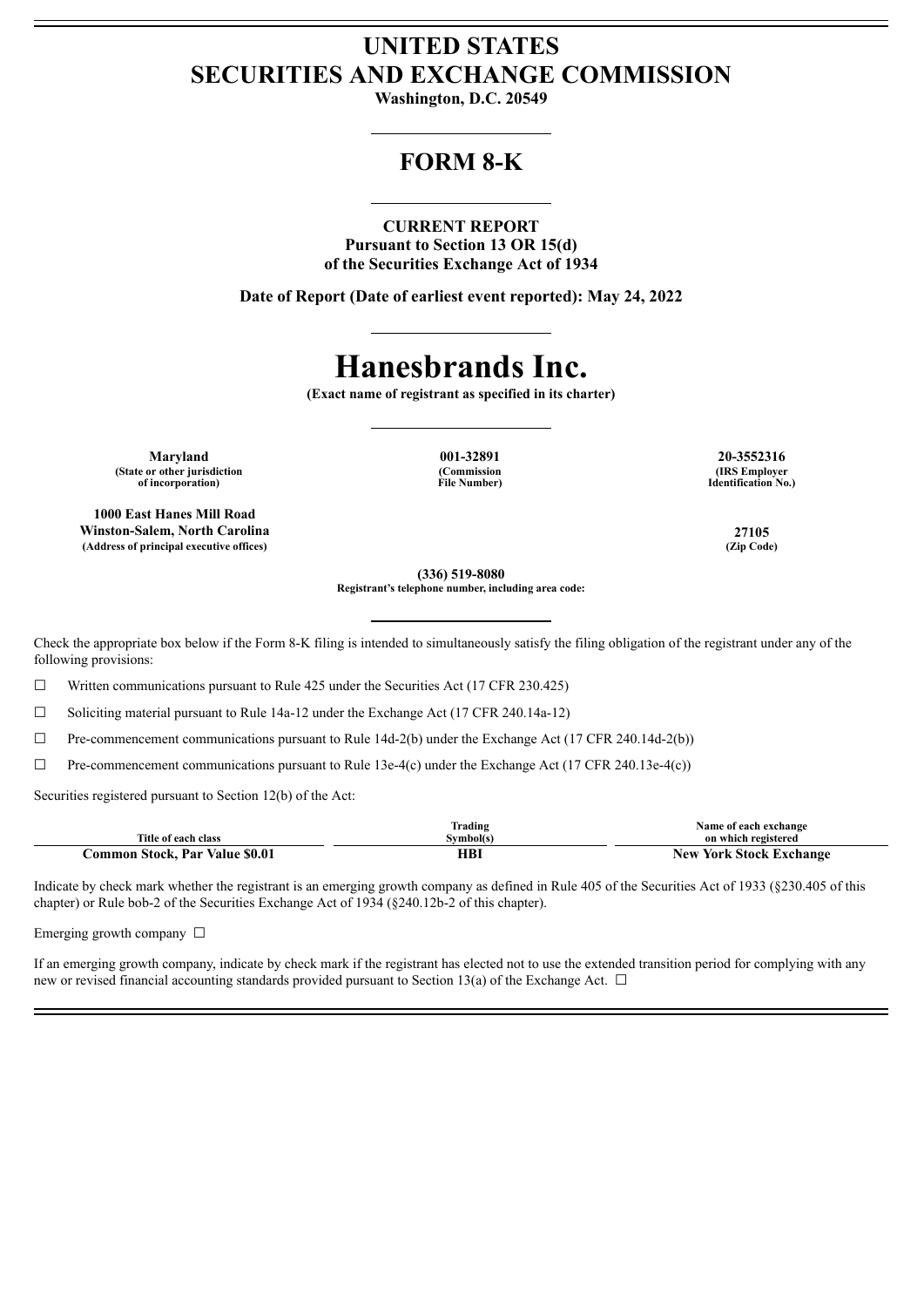#### **Item 8.01 Other Events.**

On May 24, 2022, Hanesbrands Inc. (the "Company") identified that it had become subject to a ransomware attack and activated its incident response and business continuity plans designed to contain the incident. The Company's forensic investigation and assessment of the impact of this event is ongoing. The Company has notified appropriate law enforcement authorities and is cooperating with the investigation. Legal counsel, a cybersecurity forensic firm, and other incident response professionals have been engaged.

As the Company is in the early stages of its investigation and assessment of this event, the Company cannot determine at this time whether or not such event will have a material impact on its business, operations or financial results.